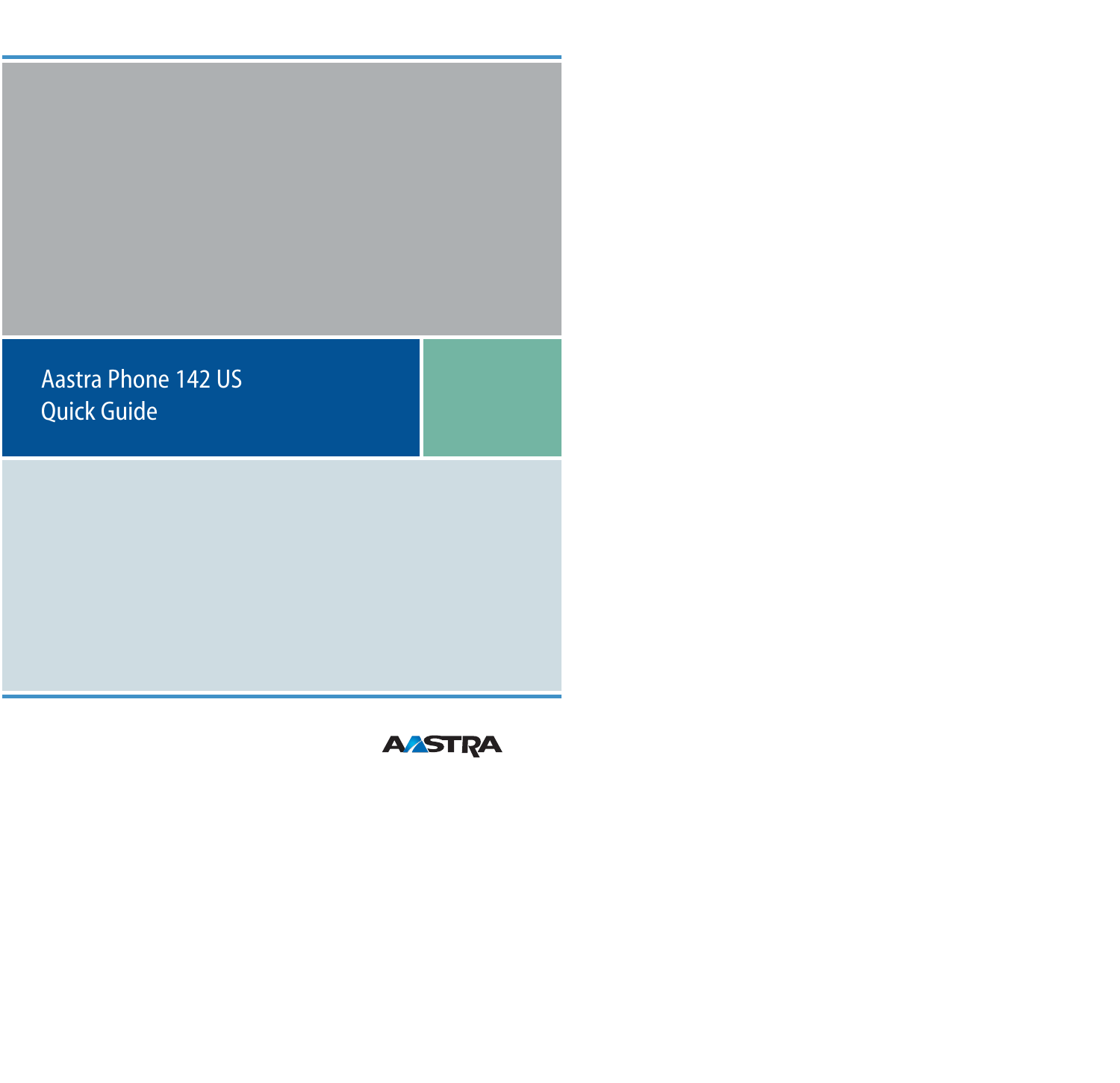# **Welcome to Aastra**

Thank you for choosing this Aastra telephone. It's a high-quality product with a superior design.

**This Quick Guide will help you using your Aastra Phone 142. The complete User Guide is available on our website www.aastra.com and provide answers to all your most important questions.** 

If you should require any further technical support or information about other Aastra products, please first contact the person responsible for your system or get in touch with your local retailer.

You can also find information about this phone and other products on our website:

**www.aastratelecom.com**

We hope you enjoy using your Aastra Phone 142.

Aastra will not accept liability for any damages and/or long distance charges, which result from unauthorized and/or unlawful use.

While every effort has been made to ensure accuracy, Aastra will not be liable for technical or editorial errors or omissions contained within this documentation. The information contained in this documentation is subject to change without notice.

# **Using Your Telephone**

# Important Safety Information

# Communications Regulation Information

# **FCC Notices (U.S. Only)**

This device complies with part 15 of the FCC Rules. Operation is subject to the following two conditions: (1) This device may not cause harmful interference, and (2) this device must accept any interference received, including interference that may cause undesired operation.

Modifications not expressly approved by this company could void the user's authority to operate the equipment.

NOTE: This equipment has been tested and found to comply with the limits for a Class B digital device, pursuant to Part 15 of the FCC Rules. These limits are designed to provide reasonable protection against harmful interference in a residential installation. This equipment generates, uses and can radiate radio frequency energy and, if not installed and used in accordance with the instructions, may cause harmful interference to radio communications. However, there is no guarantee that interference will not occur in a particular installation. If this equipment does cause harmful interference to radio or television reception, which can be determined by turning the equipment off and on, the user is encouraged to try to correct the interference by one or more of the following measures:

- Reorient or relocate the receiving antenna.
- Increase the separation between the equipment and receiver.
- Connect the equipment into an outlet on a circuit different from that to which the receiver is connected.
- Consult the dealer or an experienced radio/TV technician for help.

#### **Health and Safety Information**

Exposure to Radio Frequency (RF) Signals:

The wireless phone is a radio transmitter and receiver. It is designed and manufactured not to exceed the emission limits for exposure to radio frequency (RF) energy set by the Federal Communications Commission (FCC) of the U.S. Government. These limits are part of comprehensive guidelines and establish permitted levels of RF energy for the general population. The guidelines are based on the safety standards previously set by both U.S. and international standards bodies. These standards include a substantial safety margin designed to assure the safety of all persons, regardless of age and health.

This device and its antenna must not be co-located or operating in conjunction with any other antenna or transmitter.

This EUT has been shown to be capable of compliance for localized specific absorption rate (SAR) for uncontrolled environment/general population exposure limits specified in ANSI/IEEE Std. C95.1- 1992 and had been tested in accordance with the measurement procedures specified in FCC/OET Bulletin 65 Supplement C (2001) and IEEE 1528-2003.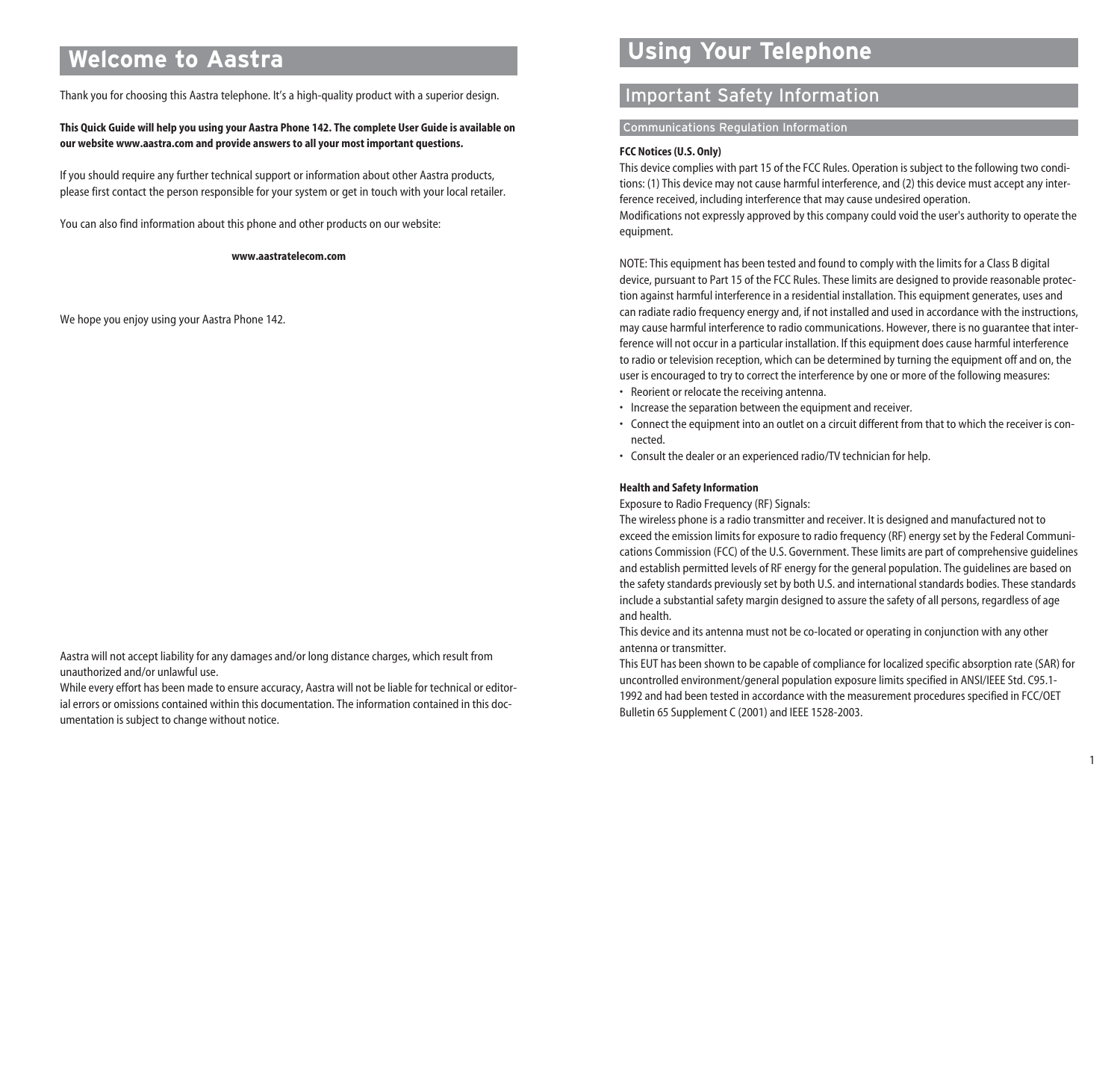### **Industry Canada (Canada only)**

Operation of this device is subject to the following two conditions: (1) this device may not cause interference, and (2) this device must accept any interference, including interference that may cause undesired operation of the device.

Privacy of communications may not be ensured when using this telephone. Exposure to Radio Frequency (RF) Signals:

The wireless phone is a radio transmitter and receiver. It is designed and manufactured not to exceed the emission limit for exposure to radio frequency (RF) energy set by the Ministry of Health (Canada), Safety Code 6. These limits are part of comprehensive guidelines and established permitted levels of RF energy for the general population. These guidelines are based on the safety standards previously set by international standard bodies. These standards include a substantial safety margin designed to assure the safety of all persons, regardless of age and health.

This device and its antenna must not be co-located or operating in conjunction with any other antenna or transmitter.

This device has been shown to be capable of compliance for localized specific absorption rate (SAR) for uncontrolled environment / general public exposure limits specific in ANSI/IEEE C95.1-1992 and had been tested in accordance with the measurement procedures specified in IEEE 1528-2003.

# Power Supply / Power Failure / Rechargeable Batteries

The main voltage of the adapter must match the local mains voltage (120 V AC) in order to operate the charger cradle. You can only cut the power to the charger cradle off by removing the adapter from the mains socket.

In the event of a power outage, the contents of the memory (program and user data) will be saved without any changes being made.

# **Please refer to the important notes on using the rechargeable batteries mentioned in the appendix of the User Guide available on our website www.aastra.com.**

#### Safety Precautions

The charger cradle must only be installed and operated indoors. Place the charger cradle on a nonslip surface.

Do not place the charger cradle or the handset in the proximity of:

• Water, moisture or damp areas, for example bathrooms.

- Sources of heat, direct sunlight or unventilated areas.
- Devices that generate strong magnetic fields, electrical appliances, fluorescent lamps, computers, radios, televisions, fax machines or telephones.
- Areas where the equipment can be covered, its ventilation impaired or liquid can get inside.
- Areas where there is excessive dust and areas subject to vibration, shock or extreme temperature fluctuations.

Please note the following when setting up, connecting, and using your telephone:

- Lay the cables where they cannot be walked on or tripped over, causing injury.
- Connect the cables to the appropriate sockets only.
- Only connect authorized accessories.
- Only use the plug-in adapter supplied (ID No.: 4516880).
- Scientific research has shown that in certain cases, medical equipment can be influenced by operational DECT telephones. You should therefore adhere to any regulations applicable in medical institutions regarding the operation of cordless telephones.
- Never
	- open the charger cradle or handset yourself (except for the battery compartment cover)
	- touch the contacts with sharp or metallic objects
	- carry the charger cradle by its connector cables.
- Only use a slightly damp cloth to clean your telephone.
- Do not operate your telephone in areas where there is any risk of an explosion.

Keep the handset and accessories out of reach of small children.

#### **Note for the users of hearing aids**

Before using the handset, users of hearing aids should note that such aids can receive radio signals, which, if powerful enough, may cause an unpleasant hum.

# Overview and Basic Information

### General Information

The Aastra Phone 142 is a telecommunications device that you can operate on a communications system specified as compatible with an OpenMobilityManagement system (OMM). The newly designed menus enable easy handling and fast access to the many functions and features provided by your system.

Make yourself familiar with your telephone equipment. You'll discover many new functions that make communication and organization easier.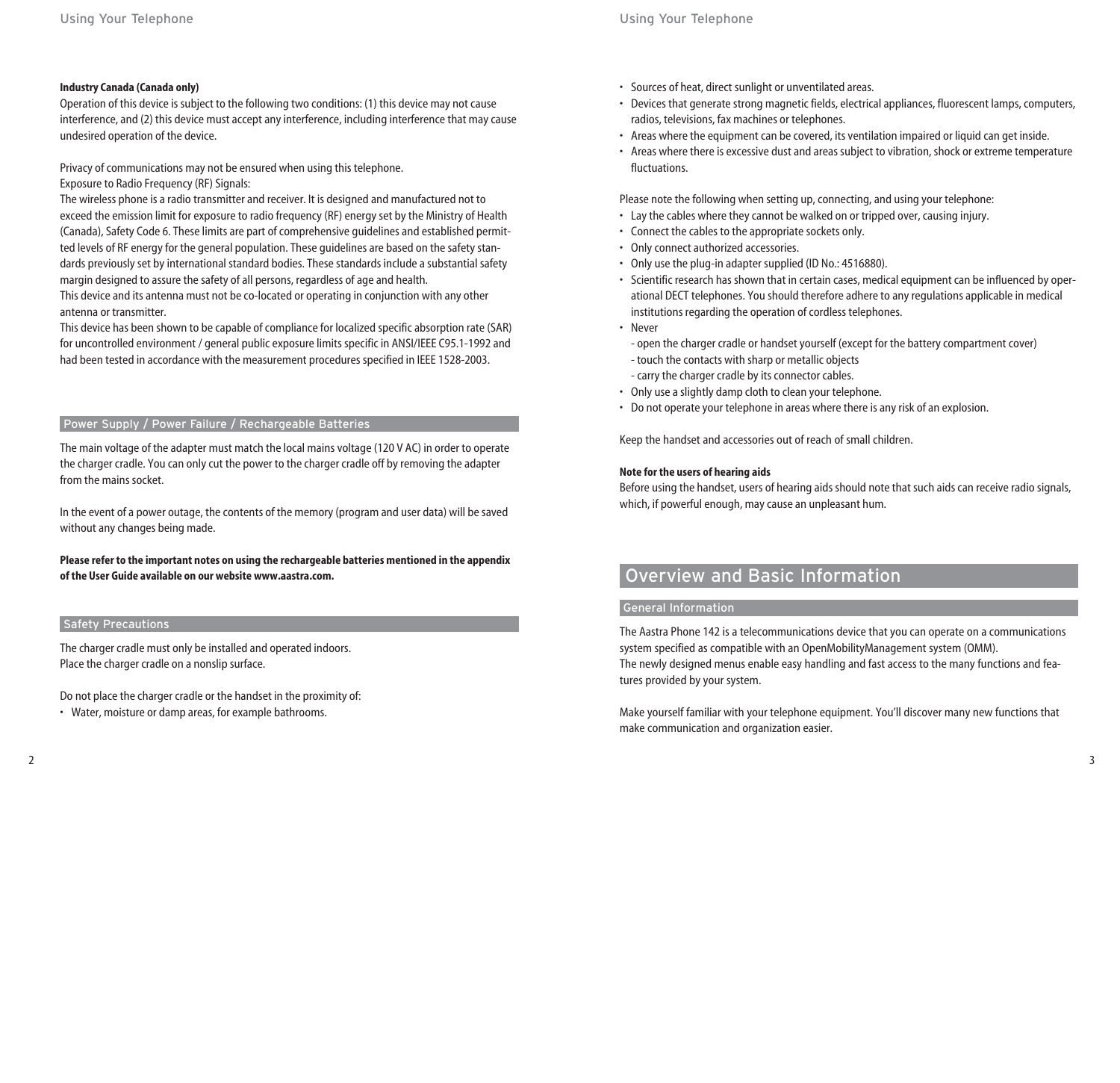# DECT and GAP

Your handset uses a digital radio connection in accordance with the Digital Enhanced Cordless Telecommunications standard (DECT) in the Unlicensed Personal Communications Services (UPCS) frequency band (1,920 – 1,930 MHz) for the connection to the base station. Users of DECT enjoy superior voice quality, high levels of security, better range, multiple handsets, rich interoperability, free internal calls, handover, and many more value-adding services. The Generic Access Profile (GAP) and the DECT standard define methods according to which digital cordless telephones can establish connections. As the GAP standard is not manufacturer-specific, it's possible to combine base stations and handsets from different manufacturers with one another. Basic functions (i.e., making and receiving calls) are always possible when using these combinations. Other functions (e.g., the display of phone numbers or connection states) may not be available if you use other manufacturers' devices, however. For more information, please refer to the user guide provided by the other manufacturer or ask your system administrator.

#### Memory Card

The Aastra Phone 142 is equipped with a memory card. This stores your phone's local settings (including a local telephone book with up to 100 entries) and its identification number (IPEI). This means that if you exchange phones with someone else, you simply take your memory card out of your own phone and plug it into the other one. You will then have all the data you need in the new phone and can make calls right away without having to register it on the base station again. The memory card is inserted in a slot in the battery compartment underneath the batteries. For security purposes, your phone is fitted with an additional battery compartment lock. **In some models, the memory card has already been inserted in the factory. If the memory card has been supplied separately, you will have to insert it in its slot yourself. This is located in the battery compartment underneath the batteries. For instructions on how to insert the memory card in the Aastra Phone 142, please refer to the section entitled "Installation" below.**

### Headset Connector

Your phone is equipped with a 1/10" jack for connecting a headset. In order to maintain electrical compatibility, it is important that you only connect the headset supplied as an accessory by Aastra.

# **Overview**

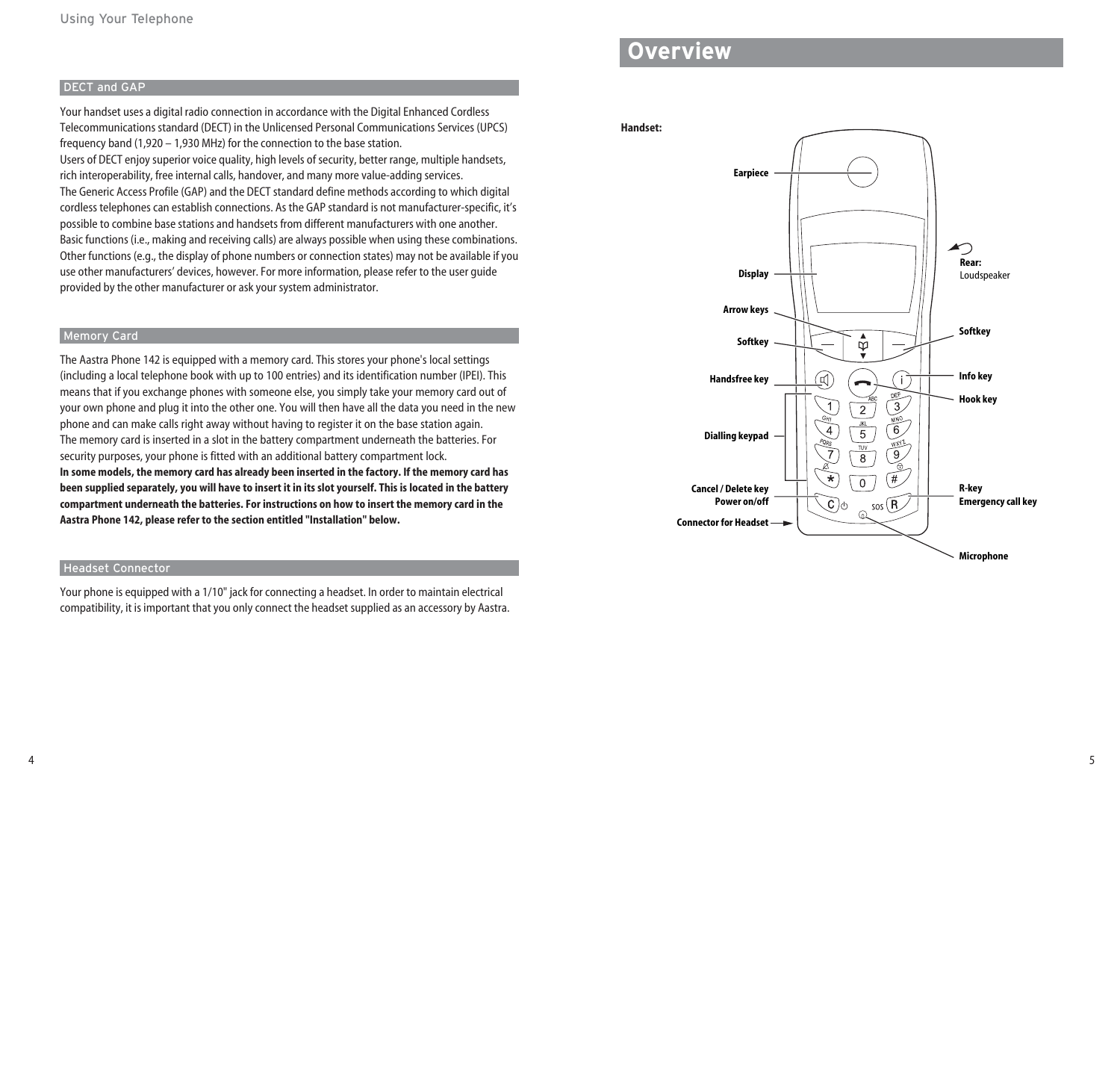# The Keys on the Handset

- Softkeys the function allocated to each key is shown in the display. The key function changes automatically according to the respective operating state of the handset. If a function only permits you to switch between two options, these are allocated to the left and right softkeys. If more than two options are available, then the **Options** softkey will appear. D E
	- When your phone is in the idle state, the arrow key \_ opens the telephone book. In this case, the arrow key  $\blacktriangle$  has no function. When a menu or list is displayed, the arrow keys move the cursor to the desired entry. F
	- R-key: this is used to make enquiry calls. R)
	- Handsfree key: switches the built-in loudspeaker on (key is lit) and off.  $\circledR$
	- Info key:  $\bigcap$

Press this key briefly while your phone is in the idle state to open the info menu (caller list, redialing, telephone book, voice box).

The key flashes when there are new messages (missed calls/messages in your voice box).

- The C-key is used to delete erroneous input when you are making an entry. A long press on this key in the idle state switches your handset on/off. <u>ک</u>
- Hook key: pressing this key corresponds to going off hook (i.e., picking up the handset) or on hook (replacing it again) when using a conventional telephone.  $\ominus$
- Number keys: these keys are used to enter phone numbers or names directly. Keys "1" – "9": a long press on the desired key activates the quick call numbers "1" – "9". 0…9

Key "0": a long press on this key when you are entering a phone number inserts a pause.

- The hash key enables you to enter the hash icon. A long press in the idle state switches the key lock on/off.  $\mathbb{F}$
- The star key enables you to enter the star icon. A long press in the idle state switches the ringer on/off.  $\mathbb{Z}$

#### **All of the keys are illuminated.**

# **Installation**

# Unpacking and Installing Your Telephone

# Unpacking Your Telephone

The package contains:

- Aastra Phone 142 handset
- Charger cradle
- 120 V plug-in adapter with a connector cable (9 ft)
- Three rechargeable batteries
- Memory card (either already inserted or separate, depending on the model)
- Belt clip
- Brief user guide

# Setting up the Charger Cradle

Your telephone was designed for normal operating conditions. These days, furniture is coated with a large range of different paints and synthetics, and then treated with various polishes. It is possible that some of these substances may contain components which damage the rubber feet on the charger cradle. In this situation, the feet may leave unsightly marks on the surface of furniture. The manufacturer cannot accept any liability for damage of this nature. For this reason you should place your charger cradle on a nonslip base, especially in the case of new or polished furniture.

# **Note**

• Please note the following:

The 120 V mains socket must be within range of the connector cable supplied (9 ft).

• Do not locate the charger cradle where it could be damaged when a door or window is opened.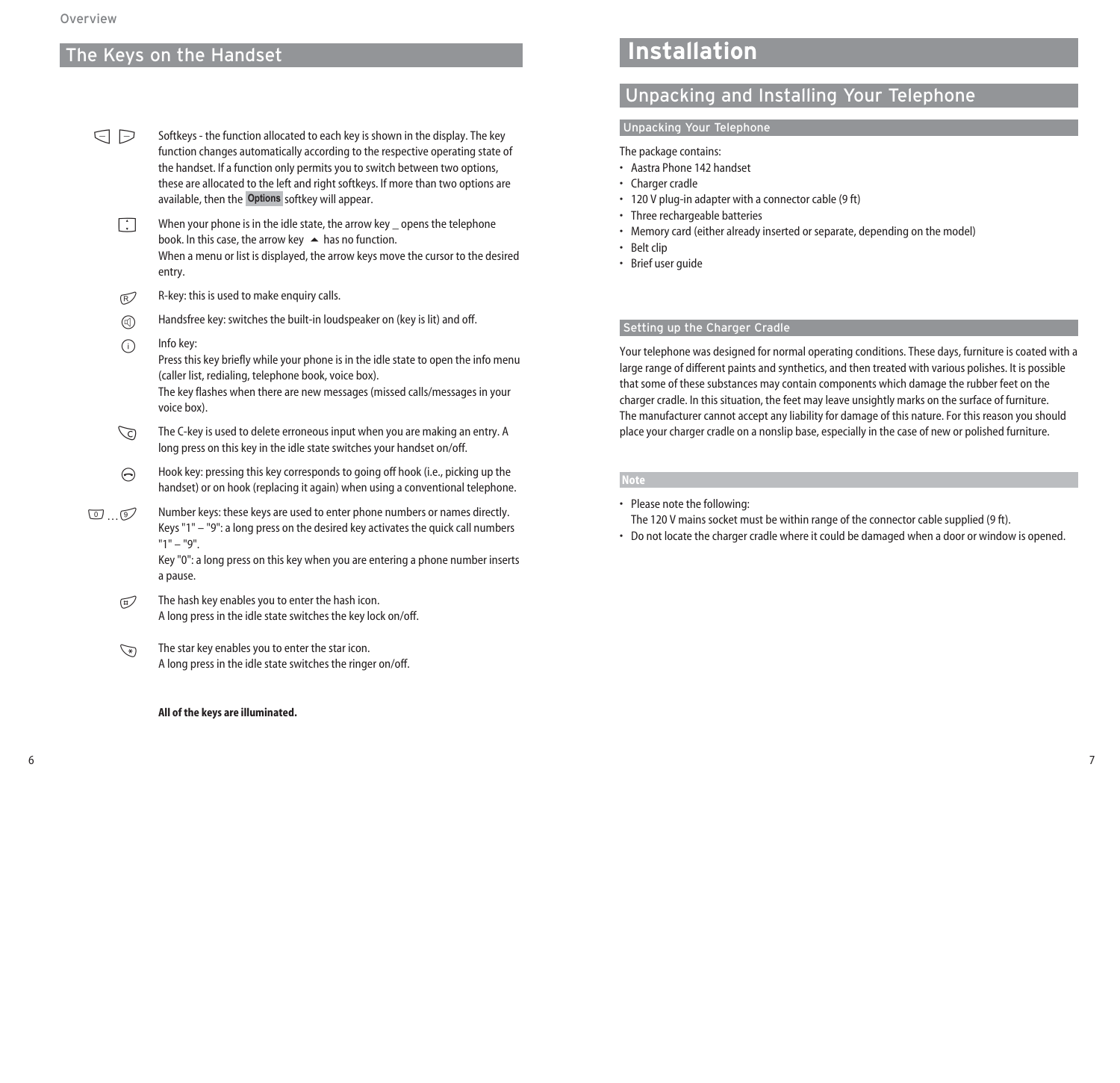# Commissioning the Charger Cradle

In order to start operating your telephone, you must first plug in the charger cradle's power cable.



# **Safety Precautions**

Use only the plug-in adapter supplied for use with the charger cradle. Its ID no. is 4516880.

Connect the cable on the plug-in adapter to the terminal on the bottom of the charger cradle, and then plug the adapter into the mains socket.



Plug-in adapter

#### **Note**

Your charger cradle will not work if the adapter is not plugged in or the power fails. If there is no power to the charger cradle and the handset is placed in the cradle, the handset will remain switched on and will gradually discharge itself while on standby.

### Installation

# Commissioning the Handset

# Important Information about the Batteries

Never use the batteries for any purpose other than that for which they were intended. Never use a battery which is damaged or worn out.

Heat or cold reduces the performance and service life of the batteries. A handset with hot or cold batteries may be temporarily out of order even if the batteries are fully charged.

Used batteries should be disposed of in accordance with local authority regulations. Please hand them in for recycling if possible.

Do not throw batteries in a fire.

### Charging and Discharging

The batteries can be charged and discharged hundreds of times, but sooner or later they will be worn out. If the operating time (i.e., talk and standby time) is significantly shorter than usual, then it is time to replace the batteries.

To maintain the highest operating time possible, the batteries should be discharged now and again by not placing the handset in the charger cradle but leaving it switched on until it discharges itself. Only use this method to discharge the batteries.

Extreme temperatures influence the charging capability of the batteries.

# Initial Setup and Operation

Charge the batteries approximately six to seven hours before using the handset for the first time. This protective measure will extend the service life of the batteries.

The maximum capacity is only attained after three to five charging and discharging cycles. Place the handset regularly in the charger cradle, thus ensuring optimum charging of the batteries.

When replacing the batteries, please pay attention to the correct polarity. It is essential to make sure that only battery types approved by the manufacturer are used.

The manufacturer does not accept any liability for malfunctions or damage caused by using normal batteries or other types of rechargeable batteries.

Your handset is only operational after the batteries have been charged. You can then use the handset to make and receive calls.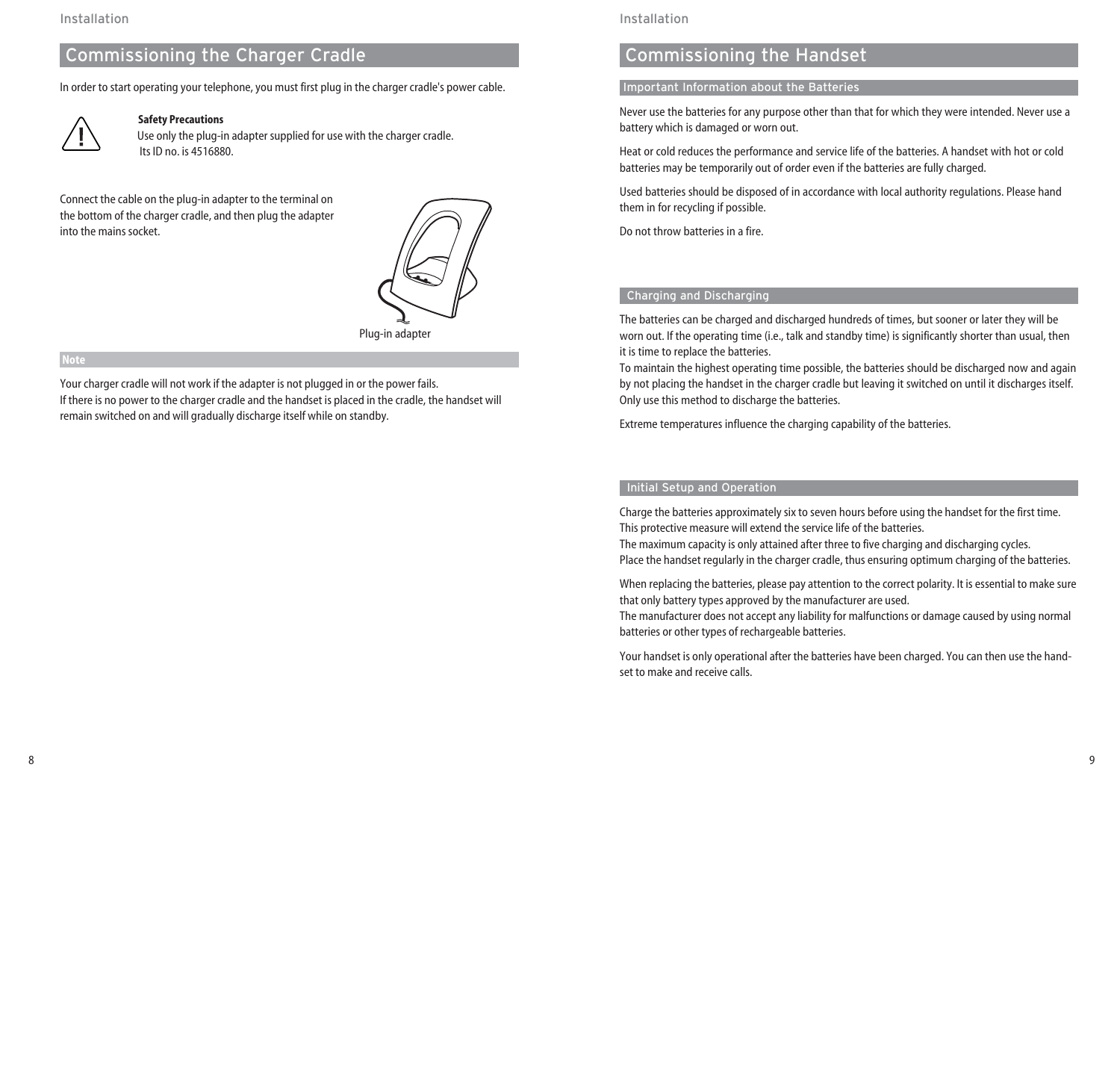### Installation

# Charging and Operating Times

**Charging time:** (empty batteries) to full capacity in approx. six to seven hours. **Talk time:** approx. 12 hours (with fully charged batteries). **Standby time:** up to 120 hours (with fully charged batteries).

# **Note**

If the battery charge is unknown, they will be fully charged in approx. 14 hours.

### Inserting the Batteries

The battery compartment is on the back of the handset. It takes the three type AAA batteries that are supplied.

**Please refer to the important notes on using the rechargeable batteries mentioned in the appendix of the User Guide available on our website www.aastra.com.**

### **Opening the Battery Compartment**

Insert a suitable, sharp item (the top of a ballpoint pen, for example) into the hole at the bottom of the handset (1). Simultaneously lift the battery compartment cover upward as shown (2).



#### **Inserting the Batteries (Observe the Polarity)**

Take care to observe correct polarity: the + - markings of the batteries must correspond with the  $+$  - markings in the battery compartment.

It does not require any force to insert the batteries. If you try to insert them with incorrect polarity, you may damage your phone.



#### **Closing the Battery Compartment Cover**

When you have inserted the memory card (see next page) and the batteries, replace the cover by placing it on the compartment at a slight angle (1) and pressing it down until it clicks into place (2).



#### **Note**

Switch the handset off before you remove the batteries, as otherwise data may be lost.

# Inserting the Memory Card

# **If a memory card was not in your handset when you first unpacked the phone, then you will have to insert it in its slot in the battery compartment yourself.**

### **Important note on safety**

Take great care handling the memory card. The contacts should be free of dust, grease, moisture, etc. Do not store your card in a place where it will get hot (e.g., through direct exposure to sunlight). Avoid bending the memory card, as the contacts may get damaged as a result.

• First of all, press the memory card out of the frame holding it using your finger.



• Then push the memory card cover in the battery compartment in the direction of the arrow (OPEN). Tilt the cover upward slightly. Make sure you never touch the gold contacts that are now visible, as static discharge could lead to the device becoming defective.



- Press the memory card under the two semicircular protuberances (a) in the memory card slot. Make sure the contacts are face down as you do so and that the notched edge of the card is at the bottom left.
- Press the memory card down until it snaps audibly into place.
- Close the memory card slot using the cover (to do this, push the lugs into the housing until the cover lies in a flat position on top of the memory card).



### Removing the Memory Card

You only need to take out the memory card if you wish to give the handset to someone else or need the memory card for a new handset.

- After removing the batteries: Push the memory card cover in the battery compartment in the direction of the arrow (OPEN). Tilt the cover upward slightly.
- Using a pointed object, press on point (b) to release the card, as shown in the diagram.
- Now you can lift out the memory card.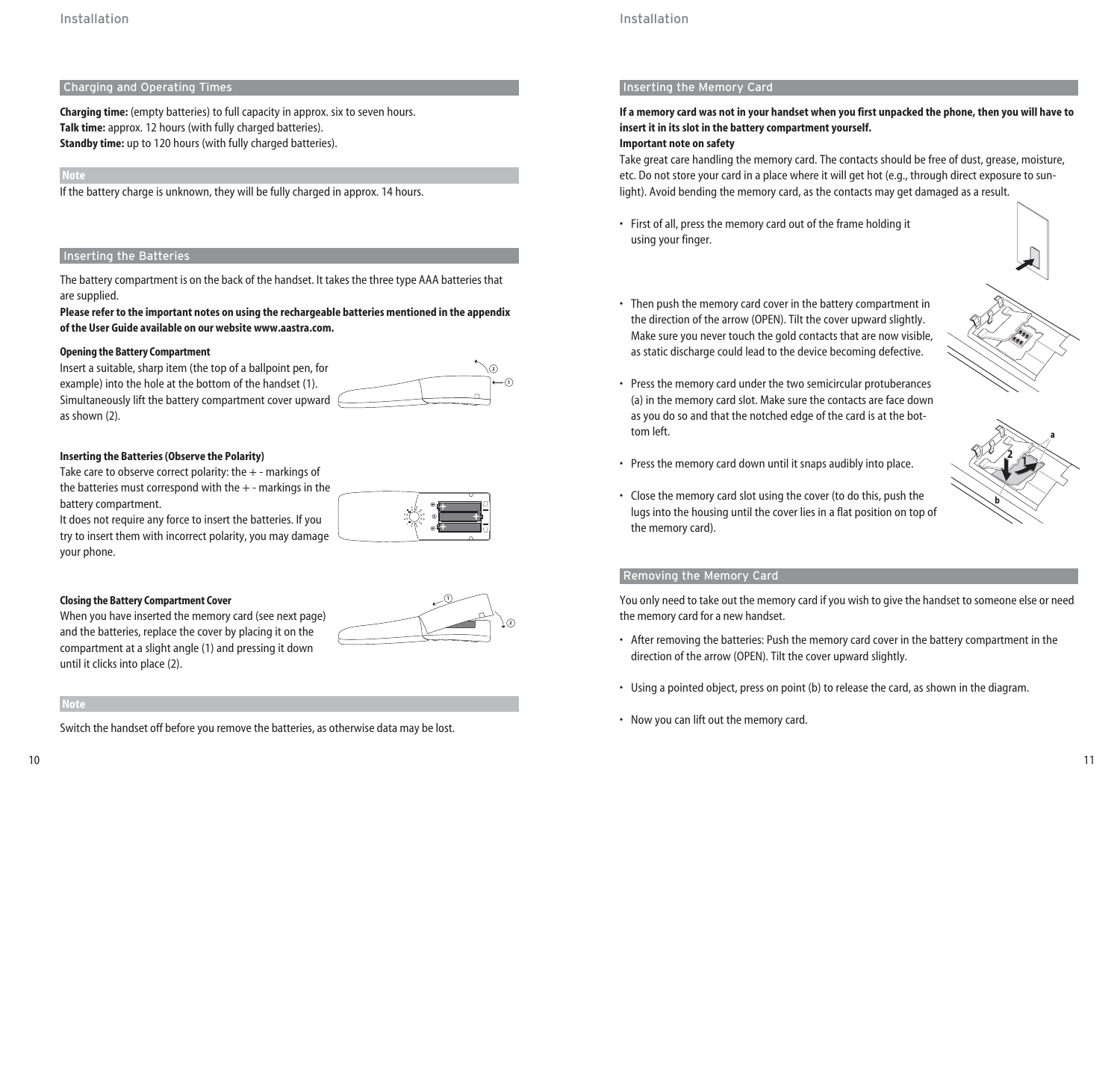### Charge Display

The charge status of the batteries is indicated on the display:

- $\overline{m}$  batteries are 81 100% charged<br> $\overline{m}$  batteries are 61 80% charged
- 
- **III** batteries are 61 80% charged<br>batteries are 41 60% charged **Ⅰ** batteries are 41 - 60% charged<br>**batteries are 21 - 40% charged**
- batteries are 21 40% charged
- batteries are 0 20% charged
- (frame flashes) batteries are almost empty; a warning has been given.

Your handset has a battery management system which has to ascertain the limits of the battery charge status first before it can output the correct status to the display.

## **When you insert the batteries for the first time, the charge status will not be displayed correctly until they have been completely discharged and then completely recharged.**

When the handset is placed in the charger cradle, the flashing or lit segments indicate the charging process or charge status respectively.

### Charge Warning

When the batteries' capacity is almost exhausted, the battery icon in the display will flash, and an acoustic warning is given in the form of three short "beep" signals every minute. If you are making a call, you have approximately five minutes' talk time left before the handset switches itself off.

**Use only rechargeable NiMH batteries. Never use normal, nonrechargeable batteries or fuel cells . Please refer to the important notes on using the rechargeable batteries mentioned in the appendix of the User Guide available on our website www.aastra.com.**

#### **Note**

You can replace your handset in the charger cradle after every call if you wish. The charging process is electronically regulated so that the batteries are always optimally recharged, whatever their charge level at the time. Do not remove the batteries from the handset unless there is a good reason for doing so. Removing the batteries interrupts the optimized recharging process.

The capacity of the batteries can be increased by discharging them **completely** in the handset when they have been in use for a long period and then **fully** recharging them again.

### Installation

# Registering Your Handset

Your handset can be operated on up to ten different communications systems. To do so, it has to be registered to each system.

Your system administrator will register the handset for operation on a communications system with OpenMobilityManager.

If you want to register your handset on any other communications system, please refer to the relevant documentation. If you want to register the handset on a base station complying with the GAP standard, please activate the "GAP only" feature in the "System > Subscriptions" menu (see User Guide available on our website www.aastra.com). In this setting, only GAP-compatible features are available. When the handset is operated on a communications system with OpenMobilityManager (OMM), this feature must not be activated.

# Mounting and Removing the Belt Clip

➀ Push the adapter ring over the back of the handset until it snaps into the openings on the side. To remove the adapter, pull the two sides slightly apart.



2) (2

- ➁ Mounting the belt clip: Press the upper parts of the belt clip together as shown, push it over the belt, then release the end of the clip again.
- ➂ Fastening the handset: Using the adapter ring, push your handset into the belt clip until it snaps audibly into place.
- ➃ Removing your handset: Press the release button and pull the handset upwards and out of the belt clip.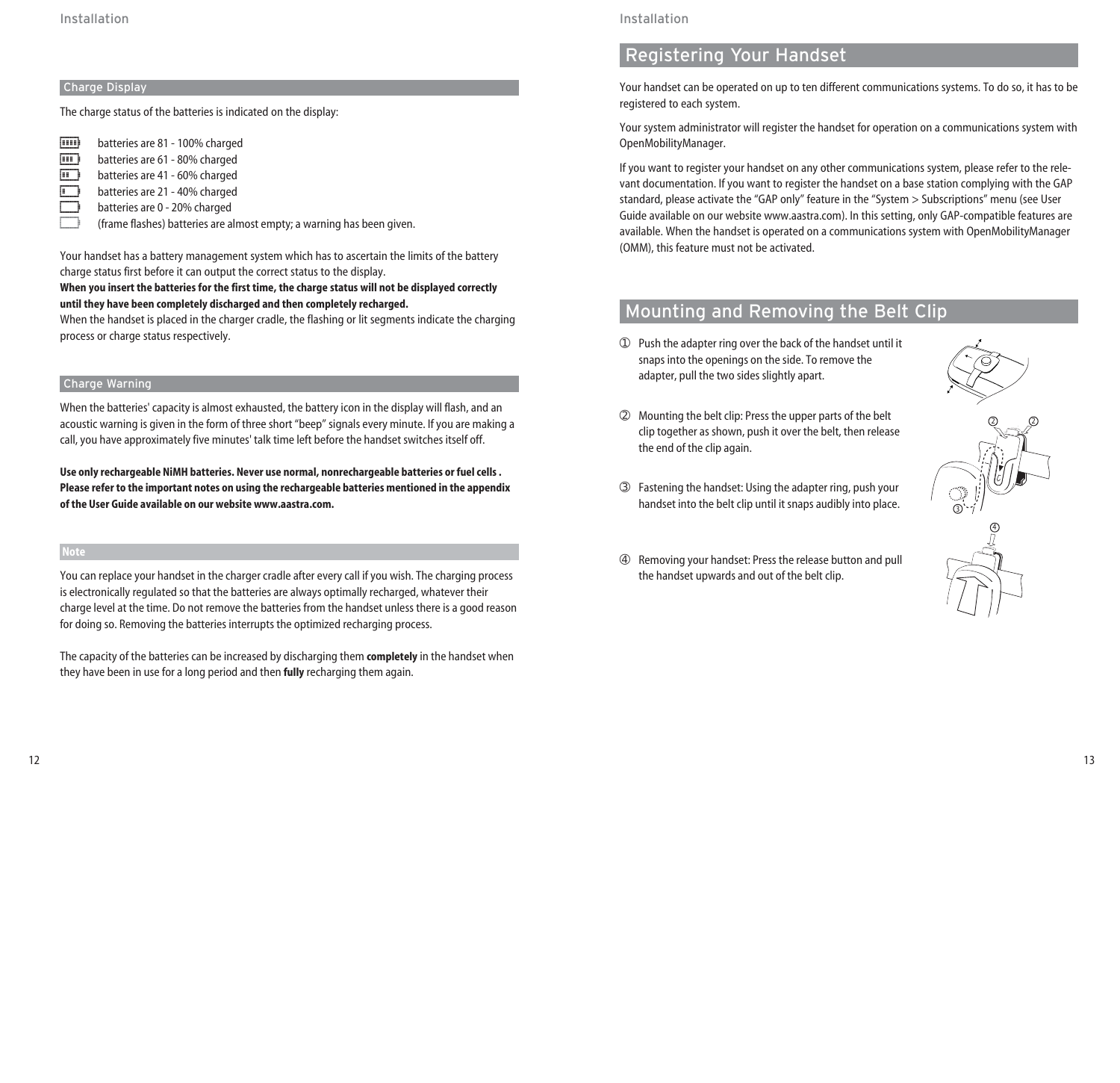# **Basic Functions**

# Switching the Handset On / Off

Once the batteries have been charged for the first time, your handset is automatically switched on and is ready for operation. You can switch the handset off so that your batteries will stay charged for longer.

#### **Switching the handset off**

C Press and hold down the C key.

**Note**

Your handset cannot receive calls or signal programmed alarms while it is switched off.

### **Switching the handset on**

C Press and hold down the C key

**or**

place the handset in the charger cradle.

You will see the following in the display, for example:

| -41         |       |  |  |  |  |
|-------------|-------|--|--|--|--|
| OMMSIP 5050 |       |  |  |  |  |
| РР5050      |       |  |  |  |  |
| 19.10.06    | 16:27 |  |  |  |  |
| M<br>œ      | Menu  |  |  |  |  |

The name of the communications system is "OMMSIP" and the handset has the internal phone number "5050". The handset receives this information from the communications system. The name of the handset is "pp5050". You can edit this name in the "Telephone Options > User Name" menu.

The current date and time settings are usually supplied by the system when the phone is registered. If this is not the case, you will be able to enter the current date and time manually. If you make no input for approximately a minute or press **Esc** , then the display changes to the idle state. The date and time are then not displayed. In this state, entries to the caller list are also registered without the date or the time.You can enter the date and time settings later in the "Alarm" menu.

**Note**

in the display, the handset needs to be registered. Please contact your system administrator. **If you see** Please register!

Basic Functions

# Key Lock

Activate the key lock before putting your handset in a bag or your pocket to prevent a call from being made accidentally.

If you receive a call, the key lock is deactivated for the duration of the call. You answer the call by pressing the hook key.

Activating the Key Lock

E Press . **Menu**

F . **Key Lock OK**

You'll see **| Key Lock** | in the display.

### **Alternatively you can activate the key lock as follows:**

In the idle state, press and hold down the hash key  $\mathbb{E}$ .

# Deactivating the Key Lock

appears in the display to remind you that you have activated the lock. **Key Lock**

Press the softkey  $\widehat{\mathbf{g}}$  .

**To Unlock Press #**

Press the hash key  $\mathbb{F}$  to deactivate the lock.

# Switching the Handsfree Function On/Off

To switch the loudspeaker on or off, press the handsfree key $\textcircled{1}$  in the idle state (i.e., when the handset is ready to make call) or during a call.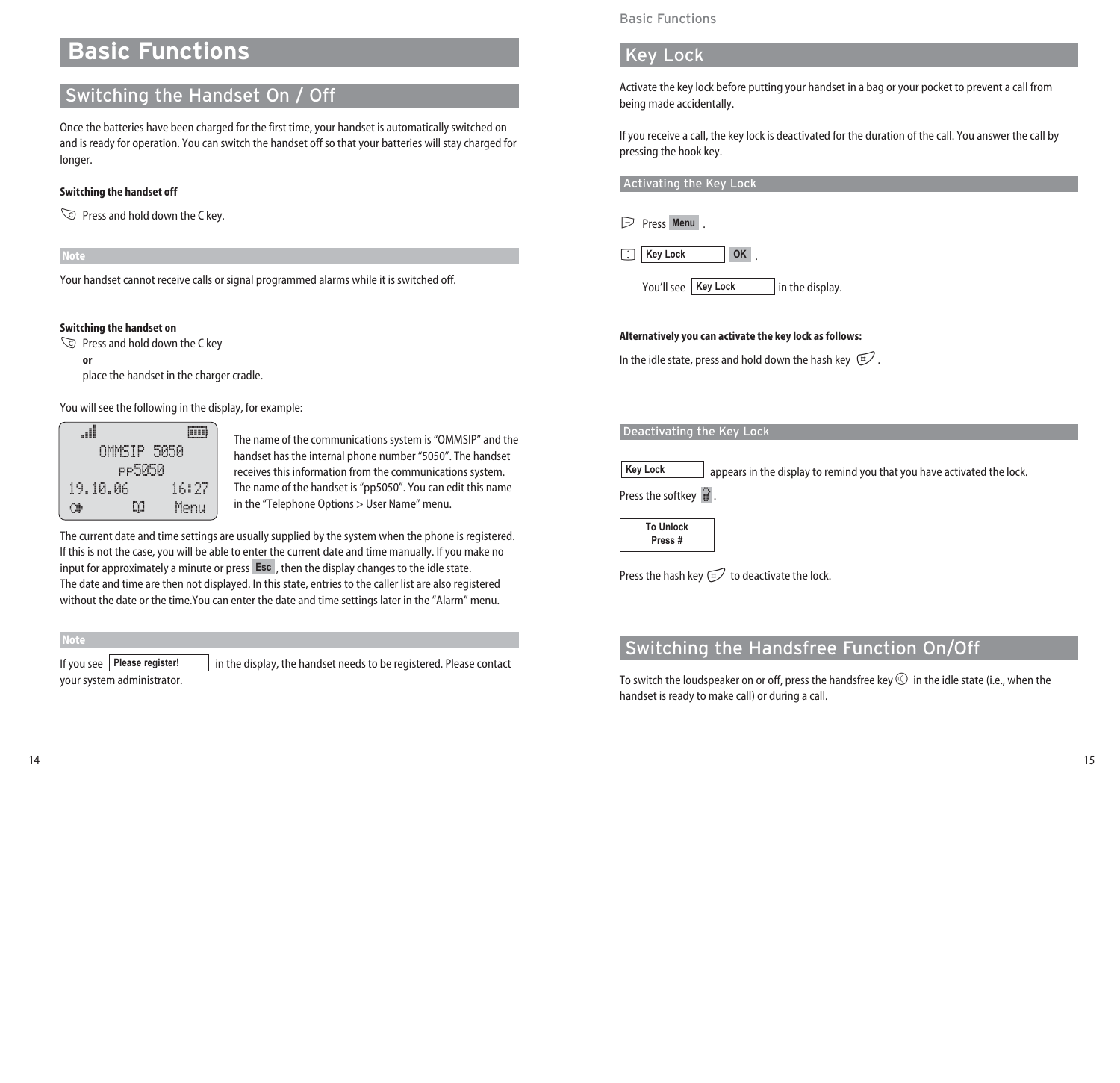# Adjusting the Earpiece Volume during a Call

Let's say you're making a call using the earpiece, the loudspeaker, or a headset. You use the arrow keys or the number keys to adjust the volume. A single press increases or decreases the volume by one level, e.g., **Volume:3**

In addition, the bar indicator  $\sqrt{\frac{1}{2} \cdot \frac{1}{2} \cdot \frac{1}{2}}$  shows the selected volume level. ]]]]]|||

You can also press the corresponding key a number of times to adjust the volume to one of eight levels. The minimum and maximum values are indicated by means of an special tone.

The adjusted settings are only valid for the current call. You edit the basic settings for the earpiece in a menu (see User Guide available on our website www.aastra.com).

# Switching the Ringer Off

If you don't want to be disturbed — e.g., because you're in a meeting — you can switch the ringer off (in which case you will see  $[\underline{\mathbb{X}}]$  in the display).

You perform this setting by pressing the star key  $\searrow$  and holding it down until you hear a tone and appears in the display. **Buzzer Off**

To switch the ringer on again, press and hold down the star key  $\searrow$  again.

Alternatively, you can switch the ringer off by deactivating the "Buzzer" item in the "Volume Settings > Device" menu. You'll then see in the display. ‹

# **Backlight**

The backlight is activated every time you press a key, and it remains on for approximately eight seconds.

# Adjusting the Display Contrast

You can change the display contrast in order to adjust it to local lighting conditions. You perform the settings in the "Telephone Options" menu (see User Guide available on our website www.aastra.com).

Basic Functions

# Emergency Number (SOS)

In order to be able to make an emergency call with just a single long press of the R key  $\mathbb{R}$ , you must first store this emergency number using the "Telephone Options > Emergency Call" menu item.

You make the emergency or SOS call to the programmed phone number by pressing and holding down the R key  $\mathbb{R}^7$  . The call is dialed right away, so you don't have to press any more keys. The handset goes into handsfree mode.

# Quick Call

If you have defined an entry in the telephone book as a quick call entry (see see User Guide available on our website www.aastra.com), you can press and hold down the corresponding key to show the phone number in the display. You dial the number by pressing the hook key.

# Muting the Handset

If you don't want the other party taking part in your call to hear something that is said  $-$  e.g., if you need to speak with another person in the room — then you can temporarily mute your handset.

### **You are making a call:**

◯ Press Mik.<sup>3</sup> Mik.<sup>3</sup> . You'll see | Mic. off | in the display for a few seconds.

Now the other person involved in the call can't hear you anymore. When you want to speak with the other party again, press the left softkey again. You'll see **Mic. on**  $\;$  |in the display for a few seconds. The other party can now hear you again.

# Message-waiting Indication / Notification Texts

If the handset caller list contains a missed call or there are messages in your voice box, the info key

 $\Box$  will flash and the following notification text will appear: **Missed Calls And / or | Voice Box And I**.

The message "Voice Box" only appears in conjunction with the flashing info key  $\circled{0}$  if your voice box access number has been registered in the "Telephone Options > Voice Box No." menu. If this is not the case, then only the  $|\mathfrak{W}|$  icon will flash. Contact your system administrator for assistance if necessary.

You can retrieve your messages by means of the info key  $\circled{1}$  (see User Guide available on our website www.aastra.com).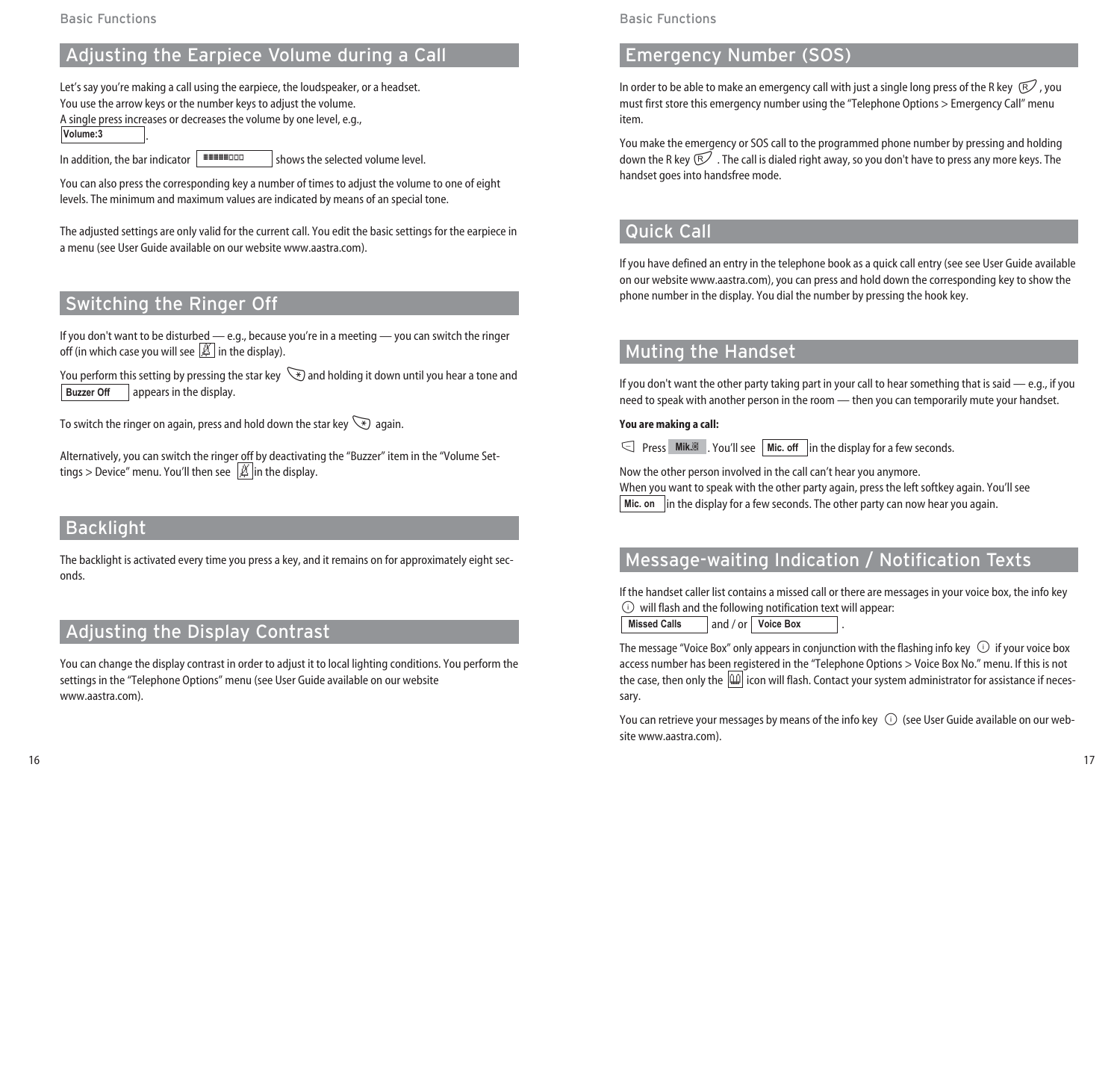# **Making Calls**

# Dialing Phone Numbers

Dialing Phone Numbers Directly

 $\Theta$  Press the hook key.

**THE Enter the phone number and press**  $\mathbb{F}$  the phone number will be dialed right away.

**... or**

E Press . **Menu**

**E** Select one of the following menu items and confirm it by pressing **OK**.



Select a phone number from the caller list and initiate dialing with Options / Dial .

**Redial**

Select a phone number from the redial list and initiate dialing with Options / Dial <u>,</u>

**Telephone Book**

Select a phone number from the telephone book and initiate dialing with **Options** / **Dial** .

# Making Calls

 $\Theta$  Press the hook key to dial the number.

**... or**

chain the phone number you previously entered to another one:

**Please note**: In predialing, if the input cursor is positioned behind the phone number, the number to be chained will be suffixed to that phone number. If the input cursor is at any other point, the number to be chained will be prefixed to the phone number.

E Press . **Menu**

**F** Select one of the following menu items and confirm it by pressing **OK**.

| <b>Caller List</b>    | Select a phone number from the caller list and copy it to predial-<br>OK<br>ing with Options /<br>Predial         |
|-----------------------|-------------------------------------------------------------------------------------------------------------------|
| Redial                | Select a phone number from the redial list and copy it to predial-<br>ing with Options /<br>OK<br><b>Predial</b>  |
| <b>Telephone Book</b> | Select a phone number from the telephone book and copy it to<br>predialing with Options /<br><b>Predial</b><br>OK |

 $\Theta$  Press the hook key to dial the number.

# **To end your call:**

 $\Theta$  Press the hook key.

**Tip**

You can also open the redial list by pressing the left softkey  $|\mathcal{Q}|$  .

# Making Calls Using the Predialing Feature

You can use predialing to correct your input before dialing the number or to chain phone numbers from different lists.

Enter the phone number while the handset is in the idle state. If necessary, correct any errors you've made with the arrow keys (cursor) and the C key by deleting them and entering the right input.

# Making Calls Using the Quick Call Feature

**FORD** Press and hold down the number key "1" – "9" on which the quick call entry is saved until the number appears in the display.

 $\Theta$  Press the hook key to dial the number. For information on creating a quick call entry, please see see User Guide available on our website www.aastra.com

### **Note**

If you activate the "Auto Quick Hook" feature in the "Telephone Options" menu, the quick call number will be dialed immediately without being copied to predialing. It's not possible to postdial numbers when a quick dial entry has been dialed.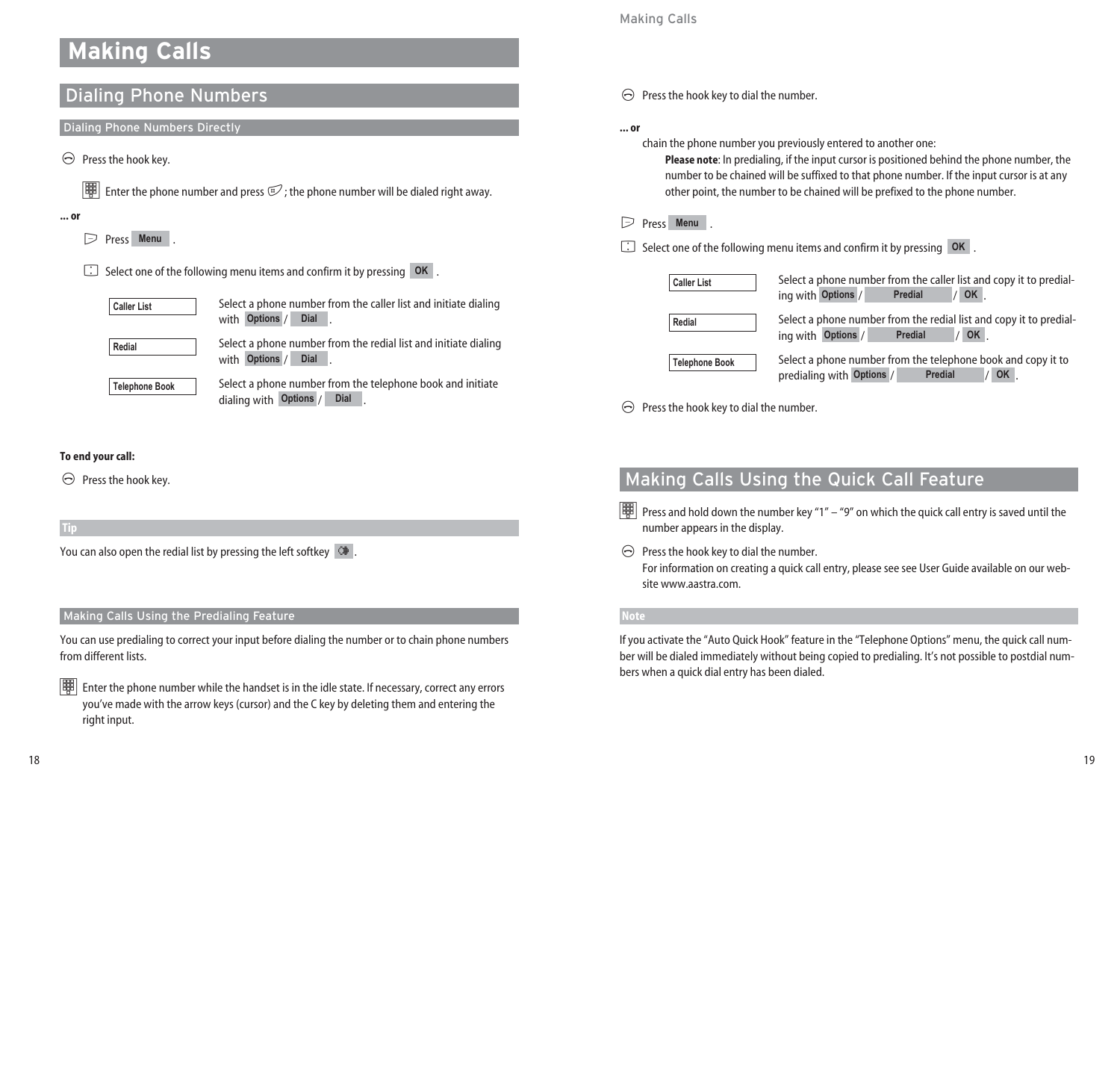# Making Emergency Calls

- **P** Press and **hold down** the R key. The stored phone number will be dialed directly. The handset switches to handsfree mode.
- $\Theta$  Press the hook key to end the call.

# Making Calls from the Redial List

The redial list contains the last ten phone numbers you dialed (max. 32 digits long). Every number you subsequently dial overwrites the oldest number in the list.

You can view the phone numbers in the redial list, together with the corresponding details (the time of the call, for example), delete them, and copy them to predialing, to the telephone book, or to the caller filter.

 $\lceil \cdot \rceil$  Press  $\lceil \cdot \rceil$  while the handset is in the idle state.

- $\therefore$  Select the desired phone number.
- $\Theta$ Press the hook key to dial the number immediately
- **… or**
- €  $\epsilon$  Press Options .
- $\Box$ **Add to , and confirm this by pressing OK** .
- **Fill** Select Predial Select **,** and confirm this by pressing . The phone number will be **Predial OK** copied to predialing.

For further list editing options, please see see User Guide available on our website www.aastra.com.

#### **Note**

You can still open the redial list when you have already pressed the hook key and can hear the dial tone.

## Making Calls

# Making Calls from the Telephone Book

The telephone book can contain up to 100 entries, which are automatically sorted into alphabetical order.

- F Press the arrow  $\blacktriangleright$  key while the handset is in the idle state and select the name you want  $\Box$
- or  $\boxed{\Xi\Xi}$  search for the name by entering the initial letter (if necessary, press the number key several times in quick succession).
- $\Theta$ Press the hook key to dial the number immediately
- **… or**
- D Press . **Options**
- Select Add to **Add to , and confirm this by pressing OK**.
- Select Predial Select **,** and confirm this by pressing . The phone number will be **Predial OK** copied to predialing.

For further telephone book editing options as well as information on how to create new entries, please see User Guide available on our website www.aastra.com.

### **Note**

You can still open the telephone book if you have already pressed the hook key and can hear the dial tone.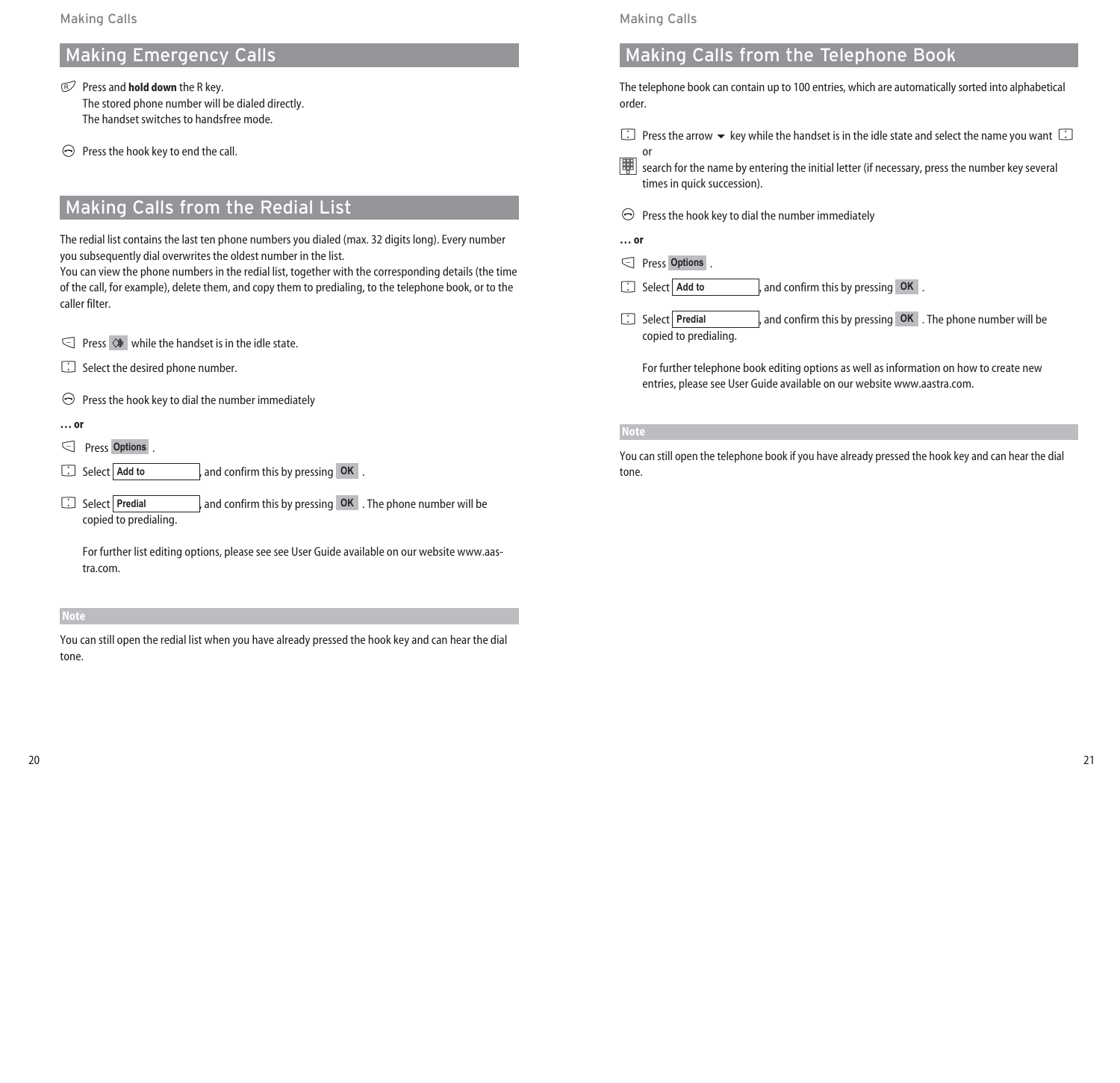# Making Calls from the Caller List

Press the info key  $\odot$  to open a list with the following items for selection: voice box, caller list, redial list and telephone book. The voice box entry only appears if your voice box access number has been registered in the "Telephone Options > Voice Box No." menu.

The procedures for making calls from the telephone book and the redial list are described above.

When one of these lists is open, you can call the phone numbers displayed there, either directly or using predialing.

You can view the phone numbers in the caller list, together with the corresponding details (the time of the call, for example), delete them, and copy them to predialing, to the telephone book, or to the caller filter.

 $\odot$  Press the info key while the handset is in the idle state.

Select Caller List Select **,** and confirm this by pressing . **Caller List OK**

- $\therefore$  Select the desired phone number.
- $\Theta$  Press the hook key to dial the number immediately.

**… or**

- $\subset$  $\leftarrow$  Press Options.
- a **Add to , and confirm this by pressing OK**.
- Select Predial Select **,** and confirm this by pressing . The phone number will be **Predial OK** copied to predialing.

For further list editing options, please see User Guide available on our website www.aastra.com.

Making Calls

# Answering Calls

Calls are signaled on the handset both acoustically and on the display, which is then illuminated. You'll see the caller's phone number in the display. In addition, you'll see the caller's name in the upper text line.

|         | 5051<br>PP5051 |      |
|---------|----------------|------|
| Silence | ÷              | Menu |

The phone number will not be displayed if the caller is calling anonymously, i.e., if the caller has suppressed phone number transmission, or if for any reason the phone number is not transmitted.

While the call is being signaled you can…

◯ ... use the Silence softkey to suppress signaling for this call. You can still answer the call by pressing the hook key until the caller goes on-hook again.

**... or:**

E Press . **Menu**

**F** Select one of the following menu items, and confirm this by pressing OK.

**Silence**

**Reject**

The ringer will be switched off.

The call will be rejected (the caller hears the busy tone).

 $\Theta$  Press the hook key to answer the call.

**Note**

If you have already pressed the left softkey with Silence, its function changes to **Reject**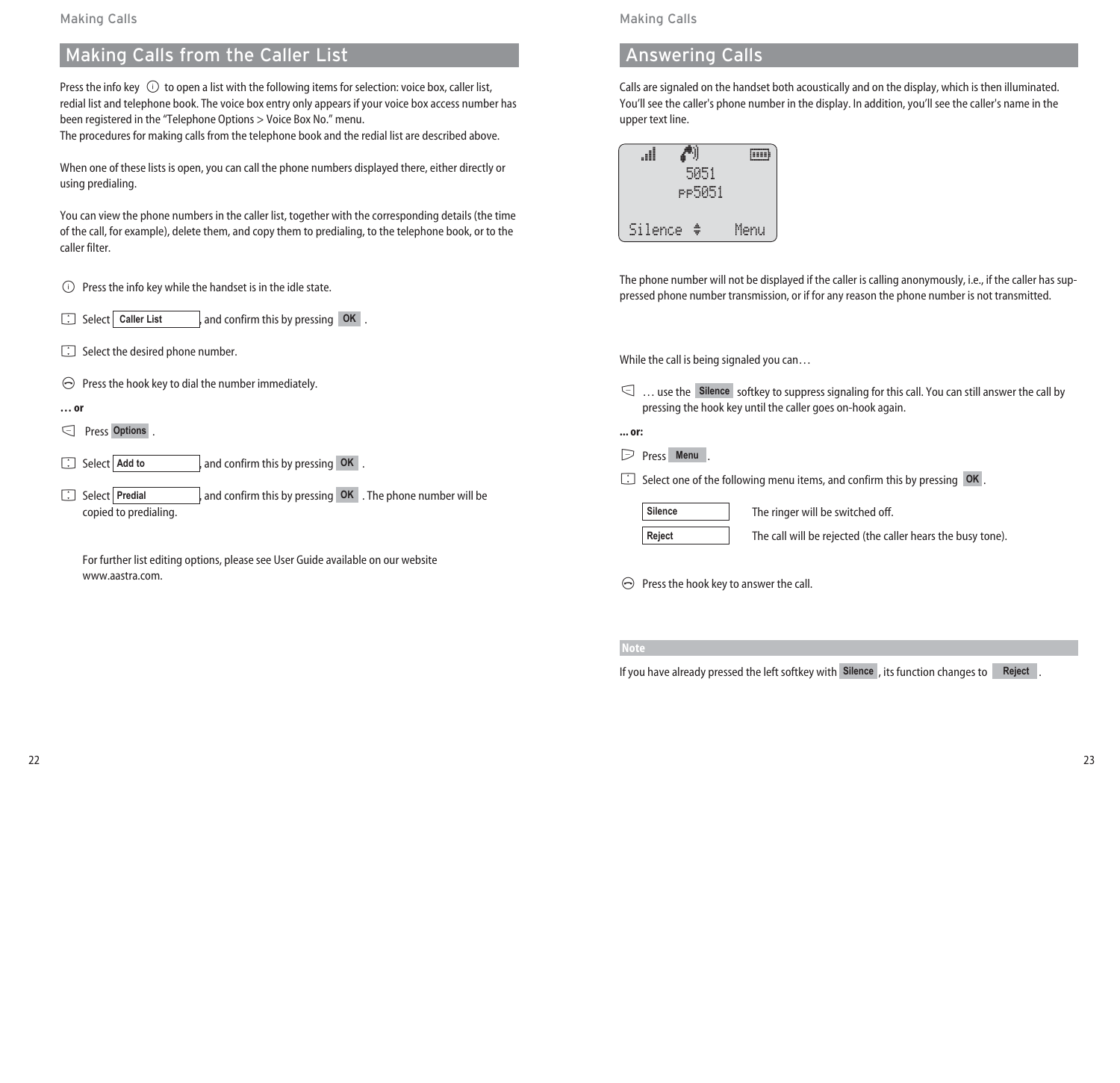### Making Calls

# Options during a Call

If required, you can select a phone number from one of the available lists and postdial it during the current call by pressing **OK** (DTMF postdialing).

 $\triangleright$  If required, press **Menu** briefly.

**F** Select one of the following menu items, and confirm this by pressing OK.

**Redial Telephone Book**

**Caller List**

Open the telephone book. Open the redial list.

Open the caller list.

Mute the microphone. **Microphone off**

#### $\Theta$ Press the hook key to end the call.

**Note**

Further options during a call such as toggling or call transfer are described below.

# Making Calls

# Answering a Call during a Conversation (Call Waiting)

You hear the call-waiting tone and see the call in your display.

|        | Call from |  |      |  |  |  |  |
|--------|-----------|--|------|--|--|--|--|
| PP5052 |           |  |      |  |  |  |  |
| 5052   |           |  |      |  |  |  |  |
| Mic.®  | ÷         |  | Menu |  |  |  |  |

You see the caller's name and phone number.

 $\mathbb F$  Press the R key to answer the call. The first call is then held.

**... or:**

E $\Box$  Press and **hold down** Menu to open the service menu.

Select w: pp5052 **Widelect** w: **pp5052 Confirm this by pressing <b>OK** ...

The waiting caller is accepted and the existing call is held. "w:" stands for "waiting", and "pp5052" in this example is the name of the waiting caller.The first call is held.

When you want to end the call with the second caller and return to your held call:

 $\Theta$  Press the hook key. The service menu then opens automatically.

 $\therefore$  Select **h:** pp5050 *h* and confirm this by pressing **OK**. "h:" stands for "hold" and "pp5050" in this example is the name of the first caller.

# **Note**

You can also end the first call and then answer the waiting call. To do this, press the hook key  $\Theta$ . The service menu opens automatically. Select  $\vert w:$  pp5052  $\vert$ , and press **OK**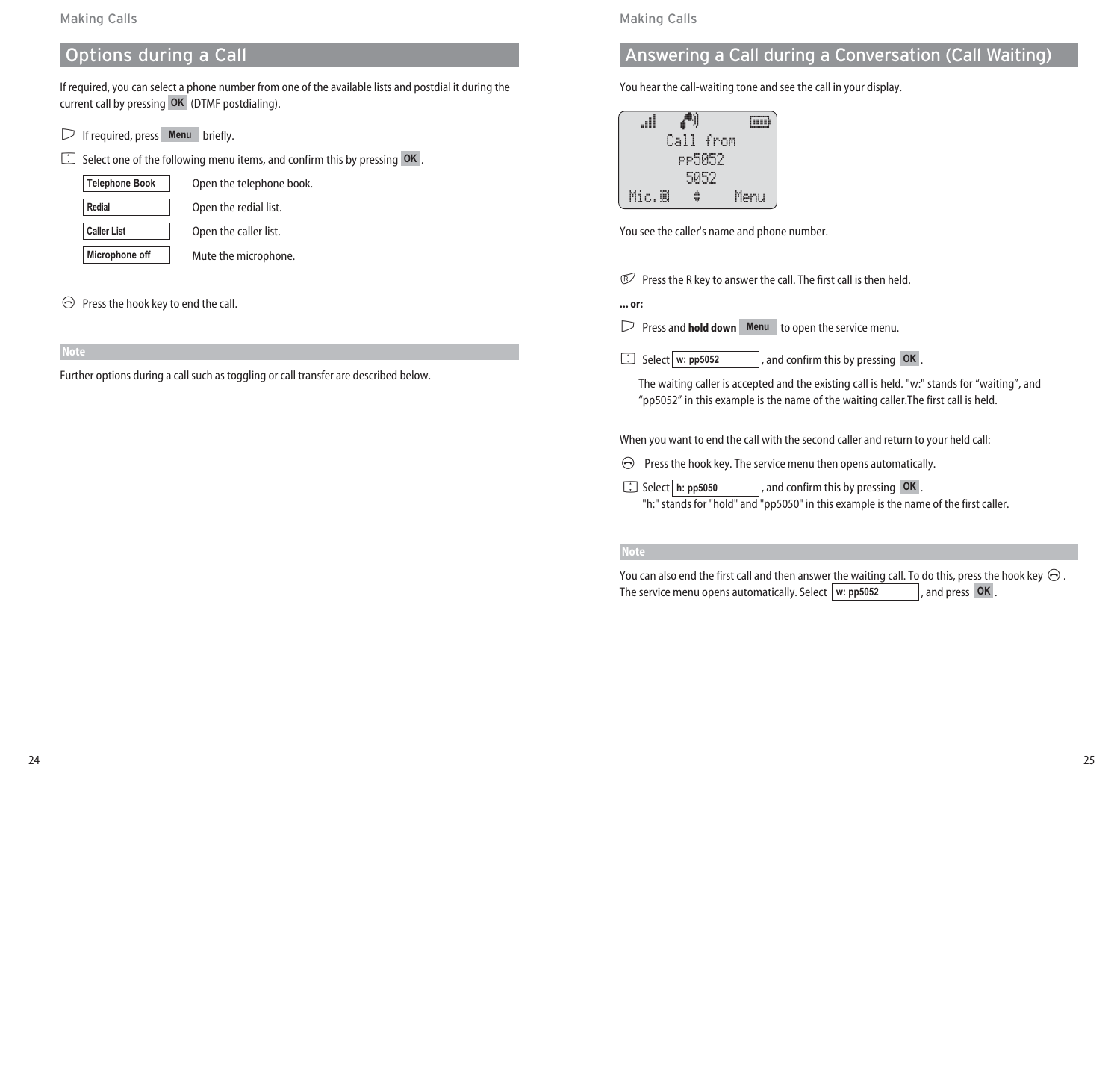# Making Another Call during a Conversation (Enquiry Call)

### Making an Enquiry Call

You are making a call.

- $R$ Press the R key. The first call will be held.
- **EXECUTE:** Enter a phone number using the number keys, then press  $\mathbb{F}$  (or wait four seconds).
	- or

Press **Menu briefly** and select a phone number from the caller list, the redial list, or the telephone book as described in the User Guide available on our website www.aastra.com.

# **... or:**

- **E** Press and **hold down** Menu to open the service menu. The first call will be held.
- Select new call . Select | new call **busing in the last of line is by pressing OK** ... When **free lines appears in the display, confirm this by pressing OK**.
- **F** Select one of the following menu items and confirm this by pressing OK.

**no by phonebook**

Opens the telephone book. You can then dial a phone number that has been stored there (ssee User Guide available on our website www.aastra.com)

**edit number**

Use this to enter the number by means of the number keys, and then press . **OK**

To end the enquiry call and return to the held call:

 $\Theta$  Press the hook key. The service menu opens automatically.

**h:** pp5050 and confirm this by pressing OK. "h:" stands for "hold", and "pp5050" in this example is the name of the first party.

### **Note**

If you are entering a phone number and don't press any key for four seconds, the number that has been entered up to that point will be dialed. Postdialing is not possible.

# Making Calls

# Toggling during the Enquiry Call

If the enquiry call can be established, you can use the R key  $\mathbb C$  to speak alternately with the other two parties (this is known as "toggling").

**... or:**

 $\triangleright$  $\supset$  Press and **hold down** Menu to open the service menu.

Select h: xxx **h:**  $\frac{1}{2}$  Select **h:**  $\frac{1}{2}$  **b:**  $\frac{1}{2}$  **confirm this by pressing OK**.

The currently held call will be activated and the active call held.

# Transferring a Call

# Blind Transfer

You are making a call and want to transfer it to another party without consulting with that party beforehand:

- E Press and **hold down** to open the service menu. **Menu**
- **Fill** Select call transfer **c** Select call transfer and confirm this by pressing OK.
	- Under "A: ..." you'll see the phone number of your current party.
- $\Box$  Select **B**: () **Select B: ( ) Select , and confirm this by pressing OK** .
- **F** Select one of the following menu items and confirm this by pressing OK.

**no by phonebook**

Opens the telephone book. You can then dial a phone number that has been stored there (see User Guide available on our website www.aastra.com)

**edit number**

Use this to enter the number by means of the number keys, and then press . **OK**

**Fil** Select start **Select start Select I**, and confirm this by pressing **OK**.

Your handset returns to the idle state.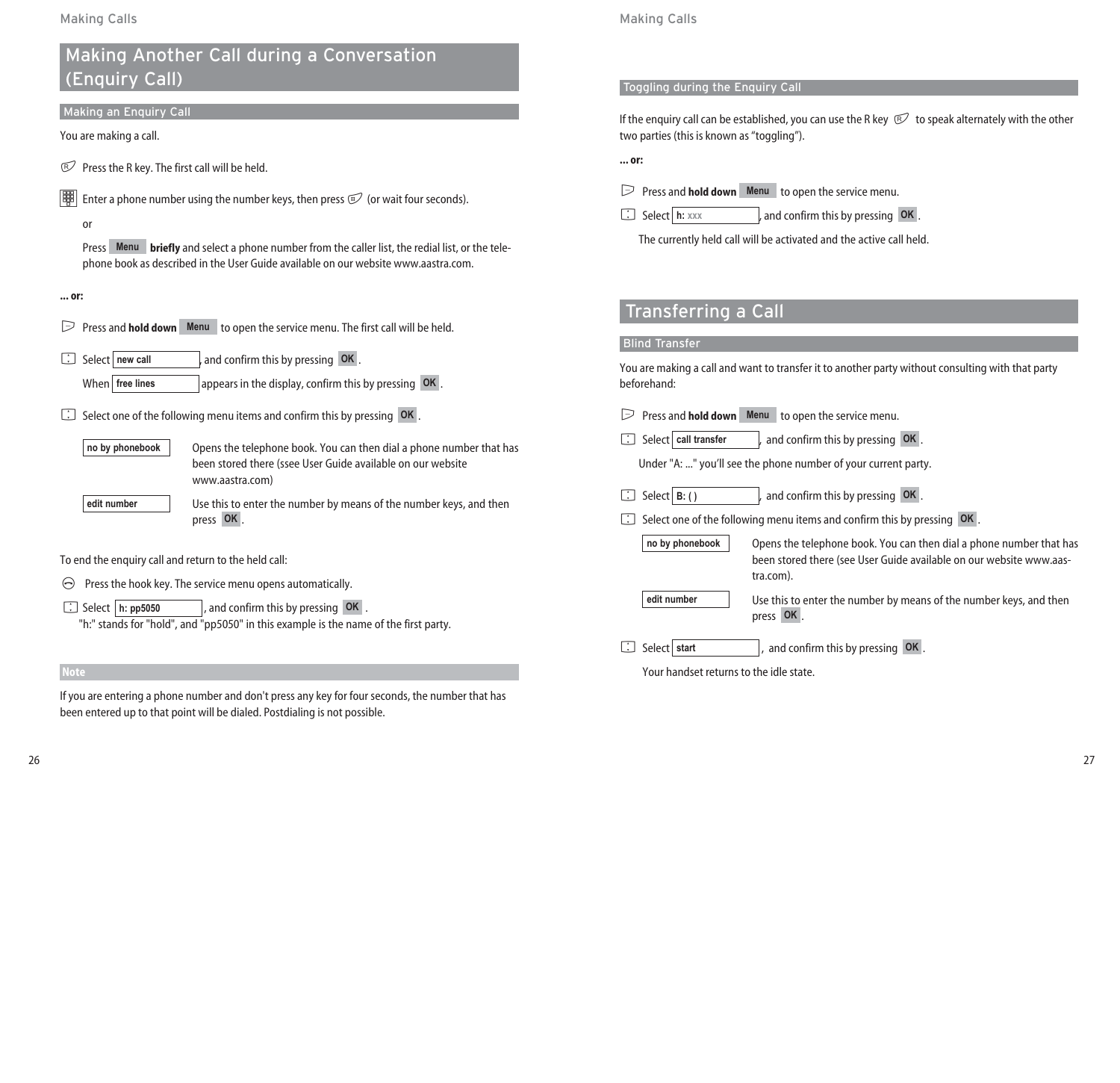# Consultative Transfer

You are making an enquiry call and your handset is in the toggle state (see above):

- $\triangleright$  Press and **hold down** Menu to open the service menu.
- Select call transfer Select call transfer  $\Box$  and confirm this by pressing **OK**.

The two parties in your call are displayed under "A: ... " and "B: ...".

Select start  $\Box$  Select start **CEL** and confirm this by pressing **OK**.

Your handset returns to the idle state.

If the desired party is busy or cannot be contacted:  $\mathbb F$  Press the R key to return to the first call.

If you initiate the calls and you then connect the two other parties by means of the menu item, please note that you have no further control over the duration of the call. Under certain circumstances the call charges may be billed to you. **call transfer**

# Appendix

# Menu Structure

Key Lock on/off Alarm **Alarm active** Set Date / Time Melody Ringer Settings \_\_\_\_\_\_\_\_\_ Melody \_\_\_\_\_\_\_\_\_\_\_\_\_ Internal External Unknown Number <u>I</u> VIP **VIP** Alarm **Messages** Type **Repeat** Play once Device Buzzer Vibrator **Headset** Volume Settings Volume Settings - Earpiece Hands-free Headset Buzzer Caller Filter **Accept list** Block List Filter off List of numbers System - Subscriptions IPEI Version Number [Systemname] - (depends on the system being operated/ only appears after login) Telephone Option - Language Deutsch English Français Español Italiano Nederlands Svenska Dansk Norsk **Portugues** Suomi **Cesky** Slovensky User Name Attention tones **Key Click** Coverage Warn Battery alarm Confirm tones End of Menu Emergency Call Voice BOX No. Auto Answer Silent Charging Charger Answer Auto.KQuick Hook Auto.key lock Charging LED Disp.Contrast

Reset